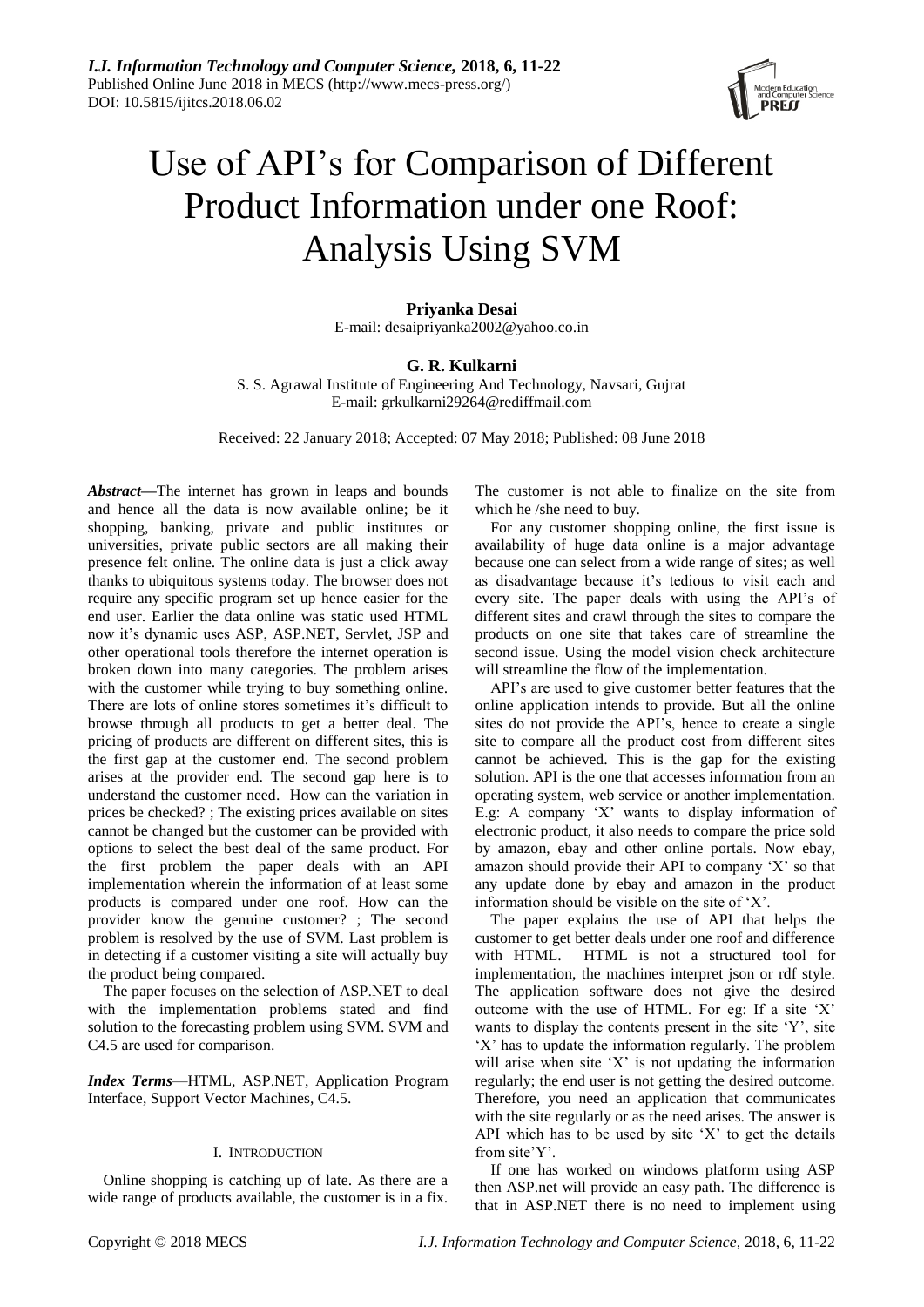scripts as is done in ASP[1]. The implementation is for online applications hence use HTML like syntax. The browsers understand HTML; hence use browser specific tools. Here the graphic interaction can be developed in a better manner only if the layout of the exhibition is considered. Hence the user interaction is separated out from the situation-rational.

C# can be used as the situation-rational; it is derived from C and C++ languages. C# is in sync with the ASP.NET hence generating good results.ADO.NET is used to interact with the facts. The programmers use it to communicate, change, update the information in fact-base.

Take a look at figure 1, each of the implementation flipcart , amazon, eBay have their own situation-rational. Each implantation is written using different tools such as ASP.NET, ASP, JSP etc. The products sold on the site need to be updated in the backend that has its own situation-rational. Any change in information at the backend needs to be updated separately on each site. The backend has the web service details of the situationrational.



Fig.1. Implementation using situation rational

The paper explains combining these different situationrational are combined as API as explained in section 5.1 to give better outcome under one roof. The paper also tries to predict if the customer might buy the product being analyzed by using SVM as a mechanism. The provider gets to know a true customer with the use of SVM.SVM is used based on the paper[2] that compare SVM with C4.5. Here it is shown that i) API's perform better while comparing different products from different sites and ii) SVM performs better than C4.5.

#### II. RELATED WORKS

#### *A. API for product price comparison*

Existing API's of amazon, flip cart and eBay are used for implementation here. The application has to be developed based on the end user requirement. Select API's that work on all platforms namely windows, Apple computers and the interface should be compatible with all available tools and languages. In this paper three different situation-rational are considered and combined into one application. Each situation-rational is developed to be used as a third party API in an application. The design of an API should be simple and should use two URL's, it needs to have type of product (/mobiles) and specific product (/mobiles/HTC) as the URL. There are many ways to use URL's but the simpler one given above is to better as the programmer has no confusion as to how to develop the application. It's better to use one form of URL for type of product either use (/mobile or /mobiles) to maintain consistency in developing the application. As this is a third part application out of the four HTTP verbs, only GET verb is used. POST/UPDATE/DELETE is taken care of by the API provider; here the provide is amazon, flip cart and eBay. The API[3] used here is for easy exploration.

How to get the API keys from providers?

First search for the provider API keys on search engines. Next register username and password to create an account on the provider site. Proceed to enter the title of application you are creating. Fill in the mandatory developer information that will help create a key set. A mail will be sent to you that can now be used for developing the application. Authorize the Key that is given to you before using it in an application.

 How to create an e-commerce site for price comparison using API?

Create a basic layout of the site as shown in figure 4. Once the API keys are created; on click of any product a query should be fired to all the API's and the price information should be generated. The website created here does not require a personal server at the client end. The site is able to check the product rates, inventory, time to dispatch an order, tracking the dispatch. Create a domain name for the site to be used by online end-users. Check the cost for using the online domain name; most domain names cannot be launched for free. Find out if the domain name is available before launching the site online. Be careful to choose domain name, if the name is relevant, it help the user in choosing your site over others[4]. Next while displaying the products uses proper layouts that retrieve products from different websites and display in sorted manner. The products should either be displayed in ascending or descending order. Payment gateway is not considered if the user wants to shop directly from the site that displays lowest price of a certain product. Try and display  $360^\circ$  view of the product with proper focus so that the users have a proper view. For startup's it's better to use social networking sites to advertise the details about the site.

# *B. C4.5 for customer analysis*

The focus of this paper is on linear classification SVM, let's look in decision tree which is the oldest information retrieval method for the purpose of comparison. Since C4.5[5] is supervised learning method it has to be trained and tested. There are input data which are pruned[6] and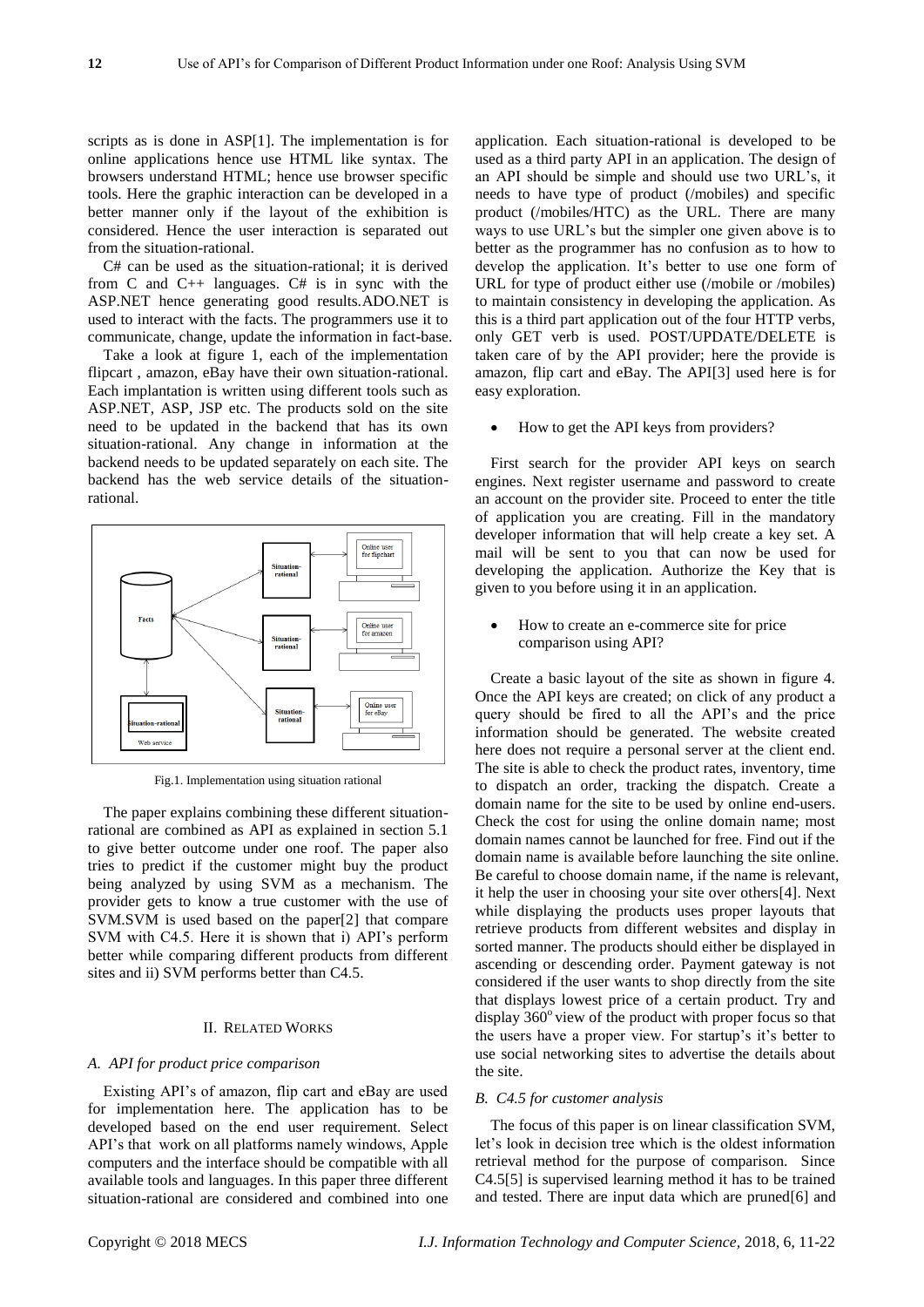an output that classifies the data. The information is generated at the root node which ends at the leaf nodes. First use the data to find if the customer[7] is a potential customer or not base on the parameters age, education and income based on the steps being followed:

First: Use top down approach for selecting attributes (divide and conquer):

Gather the attribute of root node, branch the attribute value

Split the nodes into subbranches from root node

repeat recursion on the branches for the instances of the branch

Repeat until class instances are not same

Second: Select the best attribute that gives good information gain(entropy), which calculates the probability of data in the given space:

$$
Entropy(sp) = -\sum_{i=0}^{o-1} p\left(\frac{i}{sp}\right) \log_2 p\left(\frac{i}{sp}\right) \quad (1)
$$

where 'o' is the total number of values in a column,  $p\left(\frac{i}{sp}\right)$  is the data where 'sp' is to divide the root node,'i' is the event(class).

Now use the entropy values for probable and nonprobable data in impurity measure:

$$
Impurity = \sum_{t=1}^{T} \frac{n_t}{N} Entropy(sp)
$$
 (2)

Finally, the tree is generated as rules:

Create one rule for each branch Make sure the rules give proper information Prune the tree to remove unnecessary rules if any

The tree[8] is easy to generate and it takes care of some amount of noisy data. The training of the data needs to be done carefully so there are better test outcomes.

## *C. SVM for customer analysis*

The classification of positive and negative data is better in SVM. This method has to learn in the same way a child picks up words and tries to form sentences that make sense. The child needs to be taught first and later the child makes its interpretation and learns to speak. In the same way that a child is taught, there is teaching that needs to be done so that the SVM method can function properly. There is a need to check the kind of information we feed into the SVM so that the outcome is generated properly. Hence, first get the data and then clean the data before training. Next train the data, thus the teaching can be for forecasting based on the training such as weather forecasting, customer forecasting etc. For any given input there needs to be an output that forecasts based on the teaching.

Most of the forecasting methods or algorithms behave like a parrot. They just imitate and forecast based on the teachings, hence a deviation in the input from the existing teaching will generate garbage results. If the outcome is for generating weather forecast then customer predication for a sales company cannot be given. But if there is some variation in the monitoring system that was not considered earlier, then such situations need to be worked upon. This is where SVM [9] performs better; it learns form partial teaching to generate optimal output. SVM is a supervised learning given as:

Training set 
$$
Sl = (\{x_i, y_i\} \dots (x_n, y_n))
$$
 (3)

*is the example, is the outcome*

Here the input example belongs to  $V^k$ , here V are the values and *k or n* is the dimension of the input examples.

Output  $y = \{+1,-1\}$ Therefore, input examples are linear leaners that use speculation. Supervised learning comprises of teaching data along with outcome data. SVM is used to divide useful fact from that of useless facts. In this paper it is used to differentiate between the probable customers from non-p robable customers as shown in figure 5. SVM is a continuous classification. The formula for SVM[10] is:

$$
f(x) = \langle we * x \rangle + h \tag{4}
$$

'\*' implies product, 'h' or' be' is the bent

Where 'we<sub>i</sub>' is the weight and ' $x_i$ ' is the row vector and<w, h > belong to  $V^{n*}$  V.

Only one hyperplane is depicted in the diagram 2a. Here w is the weight vector, x are the points and h1 is the hyperplane that separates the useful and useless facts. Two more hyperplanes  $h_2$  and  $h_3$  can be used to separate the data from the first hyperplane  $h_1$ . This is to reduce the probability of errors in the outcome of the implementation. There is no space between the positive data and the hyperplane which may lead to errors while testing the data.

This draw back in 2a can be rectified, the changes to the margin and the data separation are done and it is depicted in figure 2b. As shown in the figure 2b the good data and the bad data are separated properly by the hyperplane. The probability of errors is reduced with wider margin while testing the data.

Draw a bent as depicted in figure 2b 'h' from 0,0 to the line that divides the good data from the bad data. Next draw a perpendicular line from the dividing line. There can be many dividing lines in a given space, therefore 'h' is necessary if all the lines need to be considered in  $V<sup>n</sup>$ .

 $x_i$  is depicted as column vector and  $w_i$ the row vector. Hence the formula functional margin:

$$
f(x) = \langle we_i * x_i \rangle + h \tag{5}
$$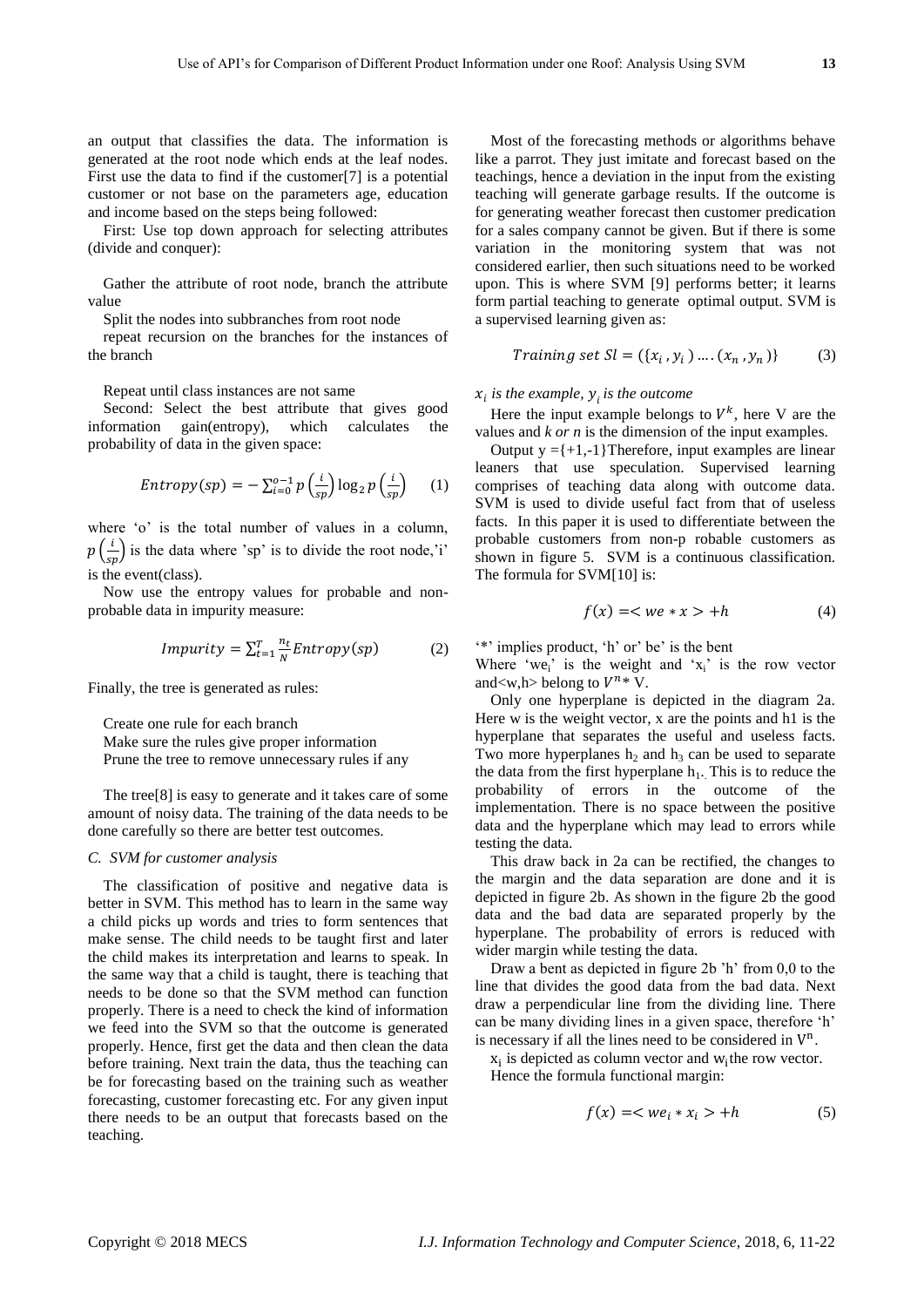

Fig.2a. Bad margin for probable and non-probable customers



Fig.2b. Good margin for probable and non-probable customers

Tis margin gives a number, but does not actually give the distance between the points on the plane.

Where w belongs to  $V^k$ , h belongs to V

The computation is for 2D inputs, where w and h are specifications of hyperplane.  $x_i$  is the example data that is used for teaching the SVM.

The outcome of the teach method has to be optimal hence the need to curtail the plane.

$$
mini_{we,h}we * we
$$
 (6)

So that 
$$
y_i (we_i x_i + h) \ge 1
$$
 (7)

and  $y_i$  is either positive or negative for all 'i'.

After organizing the formula is now depicted as

$$
we_i x_i + h = 1 \tag{8}
$$

for positive fact

$$
wex_i + h = -1 \tag{9}
$$

for negative fact

Let's consider maximum limit classifier, it does not work for all day-to-day forecasts but SVM is based on it. This helps in spacing and separating the good data from that of the bad, such that the good and the bad data do not get mixed. Curving outward gain is a minimization issue; the given function needs to be solved subject to constraints. As SVM[2,11] is a linear issue we consider maximizing the function subject to constraints.

Lets's look at Primal and Dual forms as minimum and maximum classifiers are explained.

Primal Form

Primal gives the best w, solve we, x, consider x as a point and calculate we\*x in order to generate the optimal w. Make sure that the distance between two points of we\*x is not large.

Considering binary classification and compute by using values for  $we_1, we_2$  and h in equation (2) we get: A slope  $we_1/we_2$  and an intercept h/we<sub>2</sub>

As is mentioned in equation (8) and (9) we get a

decision rule:

$$
y = sign(we * x_i + h)
$$
 (10)

For calculating distance between vectors(points) on axis  $x_1$  and  $x_2$ :

$$
\delta(u, v) = ||u - v|| \tag{11}
$$

$$
\delta(u, v) = \sqrt{(u_1 - v_1)^2 + (u_2 - v_2)^2}
$$
 (12)

Now calculating  $\delta_i$ 

$$
= we\left(x_i - \delta_i \frac{we}{||we||}\right) + h = 0 \tag{13}
$$

$$
= we * x_i - \delta_i \frac{we * we}{\sqrt{w * we}} + h = 0 \tag{14}
$$

Copyright © 2018 MECS *I.J. Information Technology and Computer Science,* 2018, 6, 11-22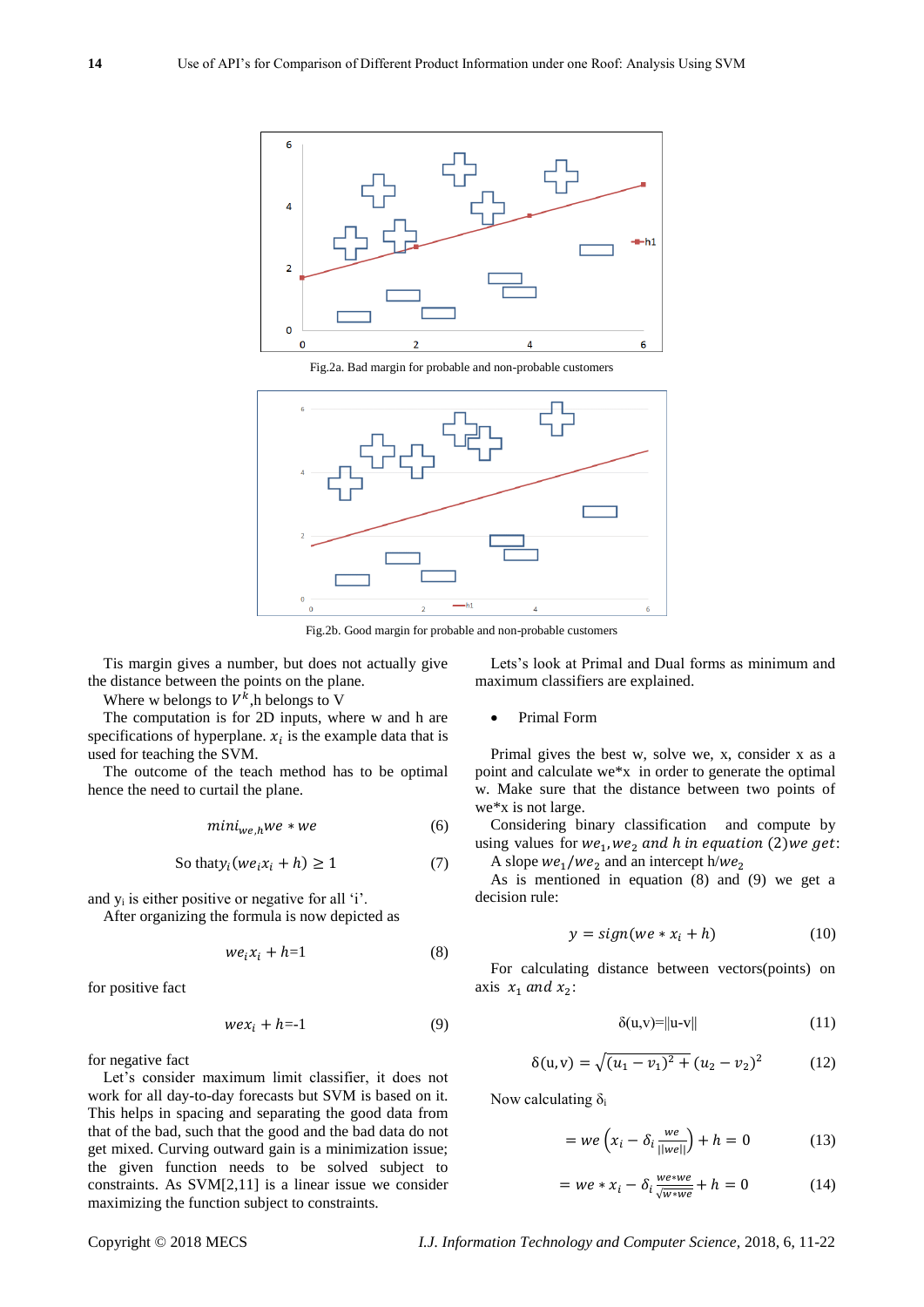$$
= we * x_i - \delta_i \big| |we| + h = 0 \tag{15}
$$

The solution for distance is:

$$
\delta_i = \frac{we * x_i + h}{||w||} \tag{16}
$$

Using the output signs we get geometric margin:

This is calculated by using Euclidean distance as mentioned in equation (11) between the points on the plane. This margin give whether it is a positive or negative classifier[12], it also give the distance between the training data and the plane. The data has to forecast properly even if new data is introduced to generate the optimal plane. It's good to have a wide margin in order to avoid misclassification of data as and when new data is added.

$$
\delta_i = y_i sign(\frac{we * x_i + h}{||we||}) \tag{17}
$$

The relation of geometric margin with functional margin is

$$
\delta_i' = ||we|| * y_i \tag{18}
$$

If  $||we||=1$  functional margin is equal to geometric margin

From h to the plane it's  $\delta_i$  that is half the margin and hence the total margin is  $2\delta_i$ .

There is a need to maximize[13] the margin:

$$
Max 2\delta_{i_{We,h}} where \delta_i = y_i = sign(\frac{we * x_i + h}{||we||}) \qquad (19)
$$

Optimizing the equation:

$$
Max 2\delta_{i_{we,h}} where \forall (x, y) \in Sl, y_i
$$
  
= sign  $\left(\frac{we \ast x_i + h}{||we||}\right) \delta_i$  (20)

The normal vector of 'we' is:

$$
||we|| = \frac{1}{\delta_i} \tag{21}
$$

The total margin is:

$$
Max_{we,h}2\frac{1}{||we||}\nwhere \forall (x,y)\in Sl \ y_i = \nsign\left(\frac{we*x_i+h}{||we||}\right) \ge \frac{1}{||we||}\n \tag{22}
$$

The linear equation now is:

$$
Max_{we,h}2\frac{1}{\vert\vert we\vert\vert} where \forall (x,y)\in Sl
$$
  

$$
y_i sign(we * x_i + h) \ge 1
$$
 (23)

The minimization of the equation leads to:

$$
Min_{we,h} \frac{||we||}{2} \quad where \forall (x, y) \in Sl
$$

$$
y_i sign \ (we * x_i + h) \ge 1 \tag{24}
$$

$$
||we|| = \sqrt{we. we}
$$
 (25)

hence the equation is now:

$$
Min_{w,h} \frac{we * we}{2} \quad where \forall (x, y) \in Sl
$$

$$
y_i sign(we * x_i + h) \ge 1
$$
 (26)

The primal gives optimal 'we', there is a need to get perfect 'we' in order to get the product of we\*x.

Dual Form

Solve the primal optimization using Lagrange to get:

$$
Min_{we,h} \frac{we * we}{2} \quad where \forall (x, y) \in Sl
$$

$$
y_i sign(we * x_i + h) \ge 1
$$
 (27)

$$
y_i sign(we * x_i + h) - 1 \ge 0 \tag{28}
$$

The Lagrange  $(\alpha)$  is multiplied and the function is subtracted:

$$
\frac{Min_{we,h}La(we,h,\alpha) =}{\frac{2}{2} - \sum_{i=1}^{N} \alpha_i (y_i \text{sign}(we * x_i + h) - 1)}
$$
  
where  $\alpha_i \ge 0$  (29)

Use quadratic optimization, these should solve certain parameters given KKT(Kruskal Kuhn Tucker):

KKT conditions

1) 
$$
\delta_w La(w, h, \alpha) = 0
$$
 and  $\frac{\delta La(w, h, \alpha)}{\delta h} = 0$  (30)

$$
2) \alpha_i \ge 0 \tag{31}
$$

3) 
$$
\alpha_i(y_i(we * x_i + h) - 1) = 0
$$
 (32)

$$
4) (yi(we * xi + h) - 1) \ge 0
$$
 (33)

Solve using Lagrange  $(\alpha)$  to get w and h

$$
La(we, h, \alpha) = \frac{we \cdot we}{2} - \sum_{i=1}^{N} \alpha_i (y_i (we \cdot x_i + h) - 1)
$$
\n(34)

$$
= \frac{we \ast we}{2} - \sum_{i=1}^{N} \alpha_i (y_i we \ast x_i + y_i h) - 1 \tag{35}
$$

$$
= \frac{we * we}{2} - \sum_{i=1}^{N} \alpha_i y_i we * x_i - \sum_{i=1}^{N} \alpha_i y_i h + \sum_{i=1}^{N} \alpha_i
$$
\n(36)

The Lagrange with respect to vector and considering rest of equation as zero:

$$
\delta_w = we - \sum_{i=1}^{N} \alpha_i y_i x_i \tag{37}
$$

Copyright © 2018 MECS *I.J. Information Technology and Computer Science,* 2018, 6, 11-22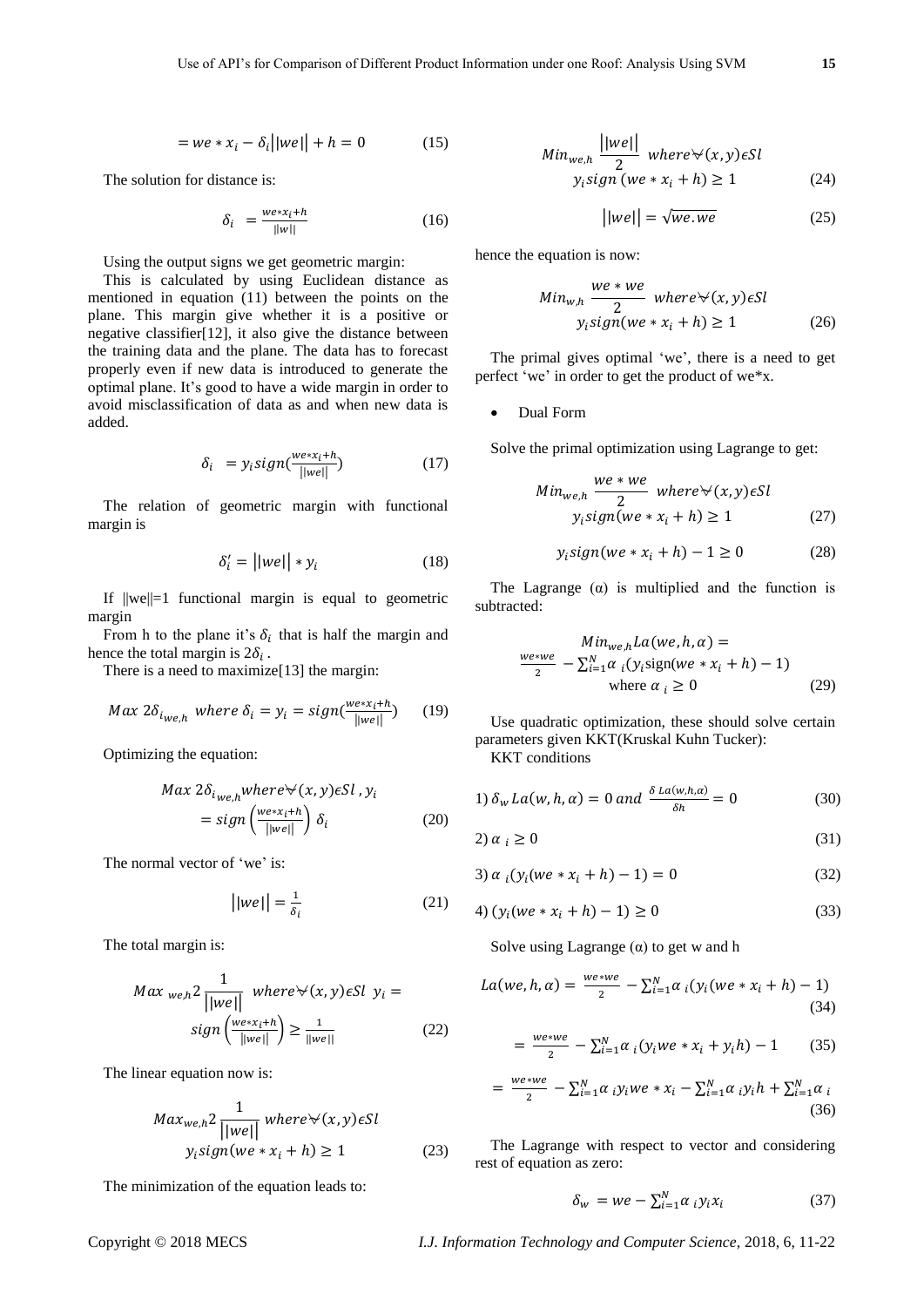Now w is:

$$
we = \sum_{i=1}^{N} \alpha_i y_i x_i \tag{38}
$$

Solving Lagrange for h and considering rest of equation as zero:

$$
\frac{\delta La(w,h,\alpha)}{\delta h} = -\sum_{i=1}^{N} \alpha_i y_i \tag{39}
$$

$$
-\sum_{i=1}^{N} \alpha_i y_i = 0 \tag{40}
$$

Use the values of W and h in the Lagrange equation:

$$
La(we, h, \alpha) = \frac{we \times we}{2} - \sum_{i=1}^{N} \alpha_i (y_i (we \times x_i + h) - 1)
$$
\n
$$
\tag{41}
$$

$$
= \frac{we * we}{2} - \sum_{i=1}^{N} \alpha_i y_i we * x_i - h \sum_{i=1}^{N} \alpha_i y_i + \sum_{i=1}^{N} \alpha_i
$$
\n(42)

Now take  $h\sum_{i=1}^{N} \alpha_i y_i = 0$  (43)

$$
La(we, h, \alpha) = \frac{1}{2} \sum_{i=1}^{N} \alpha_i y_i x_i * \sum_{i=1}^{N} \alpha_i y_i x_i - \sum_{i=1}^{N} \alpha_i y_i x_i - \sum_{i=1}^{N} \alpha_i y_i x_i * \sum_{i=1}^{N} \alpha_i y_i x_i + \sum_{i=1}^{N} \alpha_i (44)
$$

$$
=\sum_{i=1}^{N} \alpha_i - \frac{1}{2} \sum_{i=1}^{N} \alpha_i y_i x_i * \sum_{i=1}^{N} \alpha_i y_i x_i \tag{45}
$$

$$
\text{Max La}(\alpha) = \sum_{i=1}^{N} \alpha_i - \frac{1}{2} \sum_{i=1}^{N} \sum_{j=1}^{N} \alpha_i \alpha_j y_i y_j x_i x_j \tag{46}
$$

where  $\alpha_i \geq 0$  and  $\sum_{i=1}^{N} \alpha_i y_i = 0$ 

$$
\begin{array}{ccc}\nMax La(\alpha) = 1)^{Tr} \alpha - \\
\frac{1}{2} \alpha^{Tr} \begin{bmatrix} x_1 x_1 y_1 y_1 & \cdots & x_1 x_n y_1 y_n \\ \vdots & \ddots & \vdots \\ x_1 x_n y_1 y_n & \cdots & x_n x_n y_n y_n \end{bmatrix} \alpha\n\end{array} (47)
$$

where  $\alpha^{Tr} y = 0$  and  $\alpha \ge 0$ 

Solve dual to get optimal  $\alpha$  for a few points  $(x_1$  to  $x_2$ ) if binary or  $(x_1$  to  $x_n$ ) if multiple parameter Therefore dual maximizes  $w(\alpha)$  that solves the primal problem:

$$
If we = \sum_{i=1}^{N} \alpha_i y_i x_i \tag{48}
$$

Then 
$$
y_i(we * x_i + h) = 1
$$
 and  $h = \frac{1}{y_i} - we * x_i$  (49)

Put the values in equation (10) to generate the results.

#### III. RESEARCH QUESTIONS

The paper is based on the questions that arise as a customer shopping online. There is a need to verify where the study will be helpful; Can the method predict using SVM and C4.5 that a customer will buy products

form a particular site just because the person visited the site is it mandatory that they will buy. It's hard to predict, but if data is collected from the customer based on their visit to the site on certain items apart from the normal IP address scraping by giving the customer certain products on a particular site based on their visit. Therefore, first process is to get the data, prune the data by removing unnecessary outliers, use a method to generate the outcome and forecast based on the data collected. If a customer goes to a store he/she can compare costs of the products that are displayed in that store. But the problem is the stores cannot have a wide variety of products as they are not sure of their purchase; hence do not stock all products. Therefore, an online store will have most of the products displayed. But, apart from the product availability the customer needs to verify a product cost from different sites. The customers require a single place online where the costs of the products can be compared. The first question is based on API implementation that compares costs of a given product from different sites to be displayed on one screen. Finally predicting if a customer logged in will buy from the site.

#### IV. TABLES USED

The site uses eight tables , the details are mentioned as follows:

- Table CustomerDetails 'N' is used to store the customer's information.
- Whenever customers enter their data for the first time during registration this table is filled up with a new entry.
- Table Education is used to store the education details and its appropriate EID and all this is used in CustomerDetails'N' table.
- Table Product\_Group is used to store the offer details of the product this table can be maintained by administrator.
- Table Product\_Details is used to store all the product related information this table can be maintained by administrator.
- Table RecentlyViewed stores the IP address of the user so that it could show recently viewed products to the user, the next time user visits the website.
- Table wishlistCartDetails stores the wishlist information, whenever user adds any product to wishlist this table is updated with that information.
- Table CustomerDetails for SVM, this table stores the historic details of the customers. This table is used to generate the CSV file of all the historic data which is used for current prediction.
- Table Admin Login is used to store the login details of the administrator.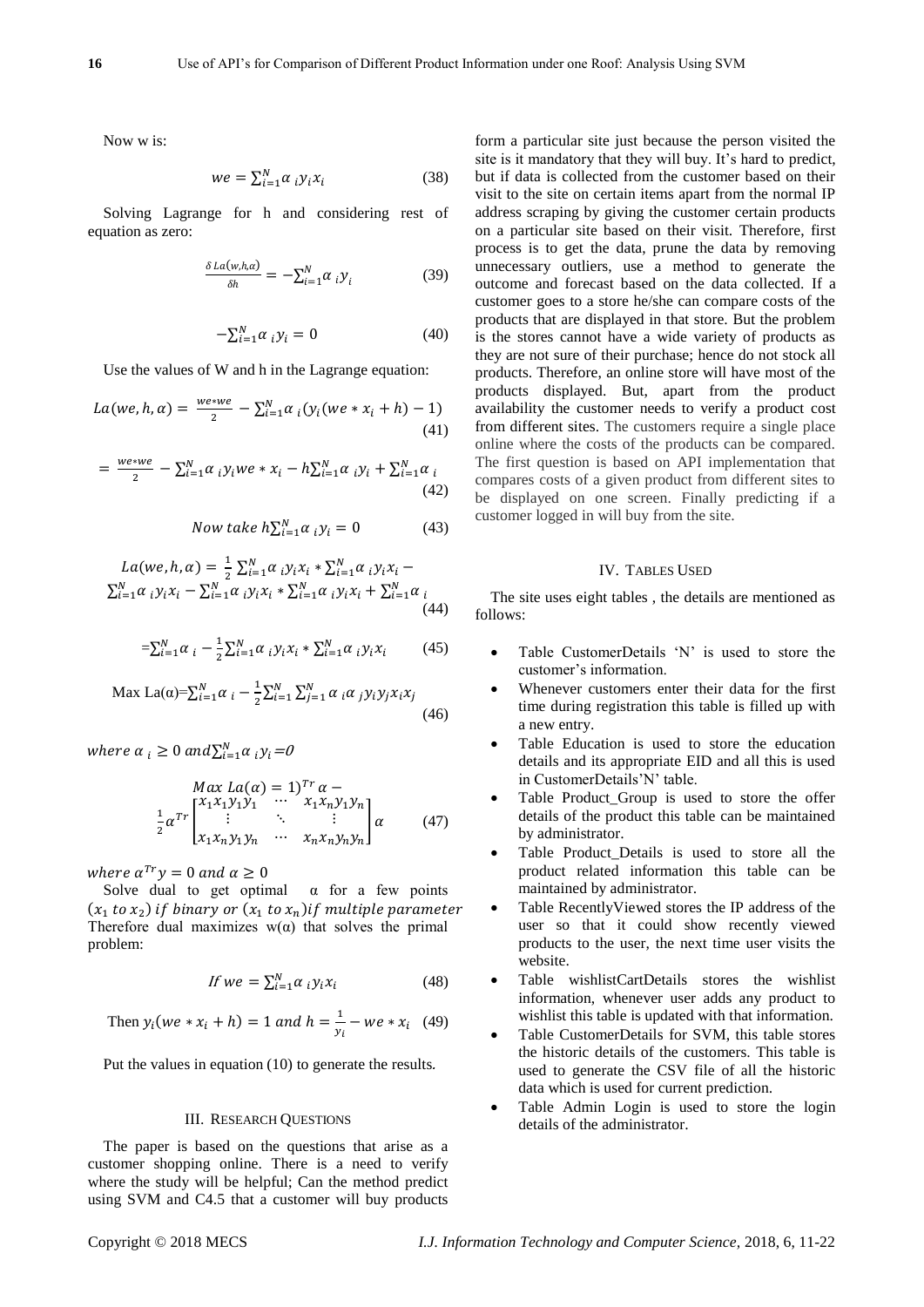#### V. PROPOSED SOLUTION

#### *A. API for price comparison of different sites*

Let's look into Graphic User Interface (GUI) to understand Application Program Interface (API)[14]. The GUI makes it easier for a non-programmer to use the online implementation easily without the need to understand how the implementation works as he/she enters the information. For e.g.: Entering the user name and password in the given form fields for accessing the emails on pressing the submit button. The user does not understand the code but is able to access, send, and receive the mail without any hindrance. Similarly API helps the programmer copy a document from one point to another without understanding the document system.

This paper deals with use one situation level rational and not different situation level rational as depicted in figure 2, with different API[15] for each of the sites namely flip cart, amazon and eBay and updating is done at the fact level. Therefore there is no need of having different rational for each site. Hence the comparison of products of at least some products can be done on a single site as is implemented in this paper shown in figure 3. Here we see all the details of the sites are under one roof.



Fig.3. Implementation with API base on figure 1

API is a code used by a third party to develop and get required information from a specific site. Hence the developer need use many libraries to create an application to find information on specific site, but use the specific site API to get information.

#### *B. SVM for Customer prediction*

After the user has bought the product form the site, take age, education and salary information from the user. This information will be used to give better deals to the user. SVM is based on the straight-line principle; here the line divides the probable and non-probable results. As h is the hyperplane that segregates the data, h is 1 for probable data and -1 for non-probable data. Selecting w and h will generate proper distance from the hyperplane h. This gives an insight into proper separation of data. Hence w.x+h=1or w.x+h=-1, as the data being considered may not be in a given range this formula is helpful for dividing the data. The boundary  $h/\Vert w \Vert$  neutralizes the data from the base point with the angle w.

Therefore, SVM has to follow the following approach(a brief algorithm):

*Create the fact Clean the fact Arrange h=1 to n for cleaned data. If fact*  $=$ *I h=1 else h=-1*

Hence for a function:  $f(x) = \sum_{i=1}^{n} w_i x_i + h$  (50)

The data is separated to generate the desired outcome.

Hence generate the SVM method and get the forecast based on the teaching done at the start.

# VI. EXPERIMENTAL RESULTS

# *A. Use of API for Analysis*

This project uses API's, the results are shown in figures 4 to 6. Enter the name of the product in the search space as shown in figure 4. On click of the search button different products appear on screen as shown in figure 5. It's easier for the customer to compare price of a product displayed on different sites available at one location on one screen.

| $\epsilon$    |              |              |                       | Harro<br>Sales by |
|---------------|--------------|--------------|-----------------------|-------------------|
|               |              | Product List |                       |                   |
| ht            |              | seach        |                       |                   |
| Search Result |              |              |                       |                   |
|               |              | Rs. 1000     | Click for your detail |                   |
|               | For 10000-00 | Rs. 1000     | Cica to very detail.  |                   |
|               | Fbi-10056-66 | Rx 2000      | CIOLIO vew detail     |                   |
|               |              |              |                       |                   |
|               |              |              |                       |                   |

Fig.4. Search Product

As shown in figure 6, the user needs to enter a unique Userid and password to login into the application program. As soon as the user enters the valid information the user session starts. In some cases, the session times out if there is any problem in the internet connectivity.

If the user is new, the new user button takes the person to registration screen. Here the user fills in the name,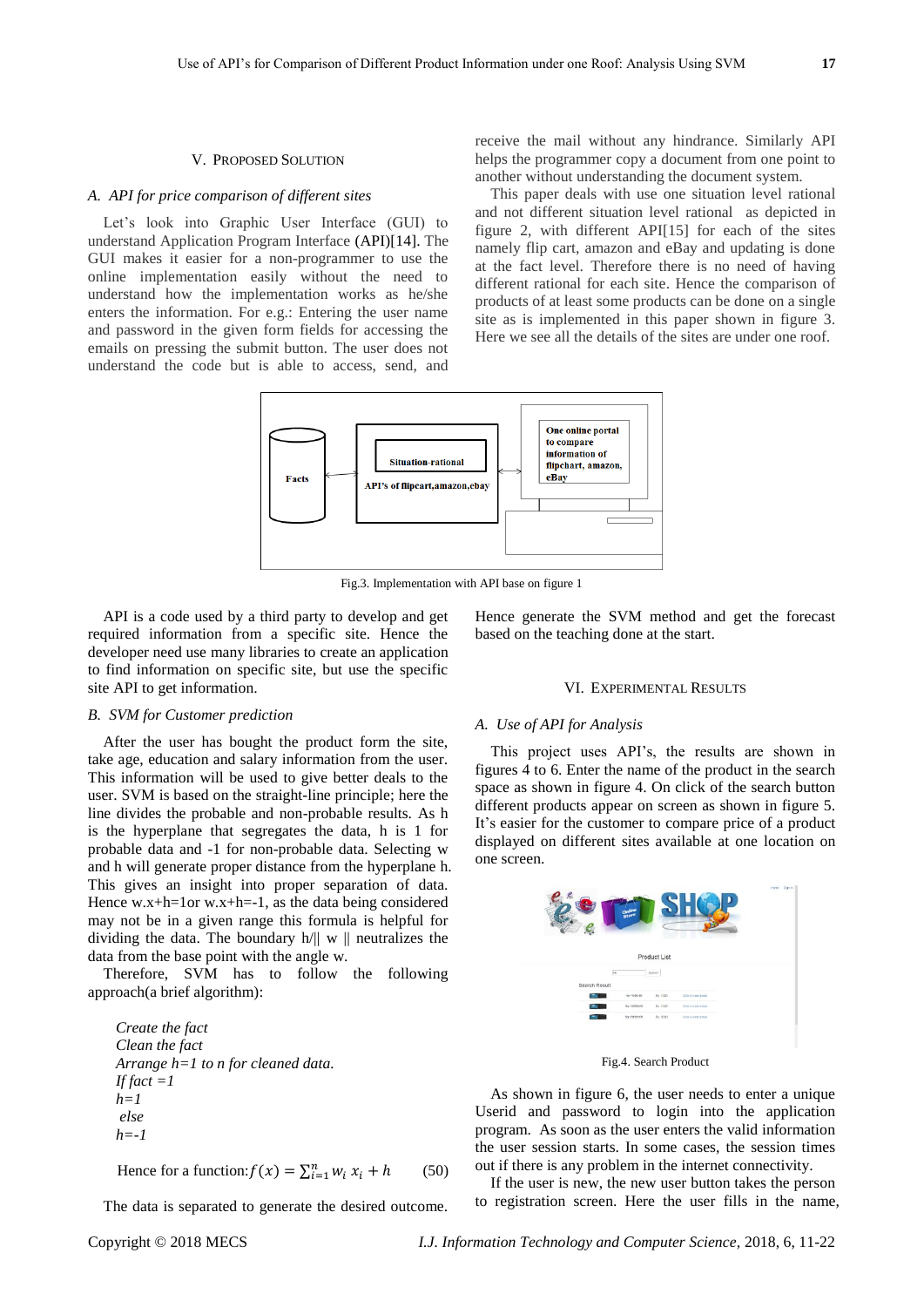emailed, contact, age, gender, income, education. On clicking the register button the password is sent to the emailed of the user. The user can change the password at any given time.

HTC Desire X 墨  $\begin{array}{c} \mathbf{C}^{\mathbf{R}} \\ \text{trivial} \end{array}$ RS 1395 零  $\frac{C}{C}$ RS.13950 E.  $rac{C}{C}$ 靀  $rac{C}{C}$  $\frac{C^2}{C^2}$ ebay  $rac{C}{C}$  $\frac{C}{C}$ ebay

Fig.5. Display of prices from different sites

Let's compare the result in figure 5 with the ebay and amazon as shown in figure 7 and 8.

• Products on ebay

Fill in the name of the product is the search field. The results are shown in the figure 7. Though one gets the information of the product it's not as useful as in figure 5 and it is giving the product information and also comparing it with the other site.

| $\pmb{\mathcal{C}}$ | Online<br>Store                                 | Home Sign in |
|---------------------|-------------------------------------------------|--------------|
|                     | Login<br>Email ID                               |              |
|                     | Password<br>Login Forgot Password<br>New User ? |              |

Fig.6. Login screen to get details of the customer

Products on amazon

Similarly, as one enters the name of the product here in amazon, the site gives the case information of the product apart from the product on display which is displayed in figure 8.



Fig.7. Display of prices on ebay



Fig.8. Display of prices on amazon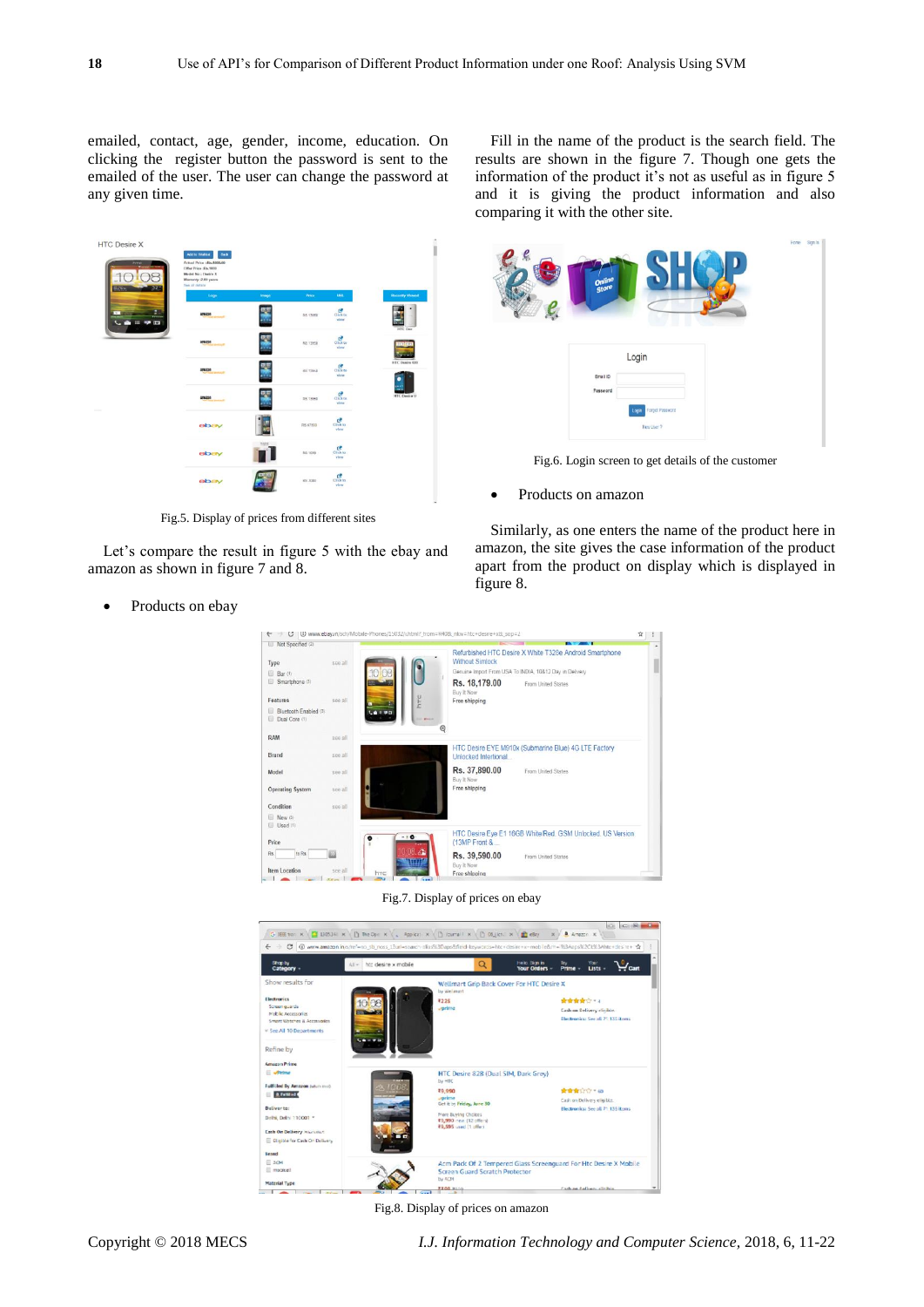The sites that are considered of comparison are the best sites available but there are some flaws as explained in previous points. The flaws are rectified in the application that is created that is shown in figure 5.

• Comparison of product display on different sites

The table 1 shows the products displayed on different sites; it also shows that eSHOP gives better information as it is dealing with only the discounts being offered by the site based on customer wish list collected by the site. A total of 31 products were fed into the search engines of each site, the average outcome of the generated data by the sites were considered.

Table 1. Comparison of products display

| Result  | eBay | Amazon | eSHOP |
|---------|------|--------|-------|
| Correct | 99.5 | 98.9   | 00    |
| Wrong   |      |        | Ni l  |

Figure 9 shows that eSHOP gives correct data by using the API's provided by eBay and Amazon.



Fig.9. Bar graph of correct data displayed on the sites in table 1

#### *B. Prediction of customer purchase*

The data being considered is 57 data sets for training and 43 data sets for testing of prediction of customer purchase. The same data set is used for SVM(primal and dual) and C4.5. The paper discuses mainly binary classification.

• Prediction of Customer purchase using SVM

As mentioned the training data is used to generate weights and plane bias'h' as shown in table 2. Primal gives the weight and dual is used to generate few support vectors  $\alpha$  that lie on the plane. The basic idea is to maximize the distance of the planes so that there is no mixing of positive data with that of the negative data. The weights 'we1' and 'we2' of primal and dual are slightly different as the forecasting is based on the age and education of the customer w.r.t to the salary. The outcome y labels are generated based on the salary.

Table 2. Comparison of results of SVM weights and bias (primal -Dual)

|                   | We1  | We2  |         | Min/max    |
|-------------------|------|------|---------|------------|
| <b>SVM Primal</b> |      |      | $-99.0$ | $Min=2$    |
| <b>SVM</b> Dual   | 1.99 | 1.99 | $-80.6$ | $Max=3.99$ |

 Prediction of customer purchase using SVM and C4.5

The information of customers are gathered and trained, the SVM and C4.5; 2D data set is 57 for training are depicted in table 3. The trained information is then tested

with 43 data sets as shown in table 4.

Table 3. Comparison training results of SVM and C4.5

| <b>RESULT</b>         | <b>SVM</b> | C4 5 |
|-----------------------|------------|------|
| True Positive         | 100        |      |
| <b>False Positive</b> |            | 25   |
| <b>False Negative</b> |            |      |
| True Negative         |            |      |

Table 4. Comparison testing results of SVM and C4.5

| <b>RESULT</b>         | <b>SVM</b> | 74.5 |
|-----------------------|------------|------|
| True Positive         |            |      |
| <b>False Positive</b> |            |      |
| <b>False Negative</b> |            |      |
| True Negative         |            |      |

The tables 5 and 6 depict the training and testing data for positives and negatives respectively.

Table 5. Comparison training and testing results of positives for SVM and C4.5

| Comparison of<br>True positives | <b>Size</b><br>of<br>data | True<br>$positive(\% )$ |      | False positive(%) |      |
|---------------------------------|---------------------------|-------------------------|------|-------------------|------|
| and False<br>positive           |                           | <b>SVM</b>              | C4.5 | <b>SVM</b>        | C4.5 |
| Training data                   | 57                        | 100                     | 75   |                   | 25   |
| Testing data                    | 43                        | 100                     | 61   |                   | 39   |

The Table 5 and figure 10 shows that SVM gives better results for training and testing of positives whereas C4.5 gives better results for training and the tested results are not 100%. for positives The data used is same for both training as well as testing.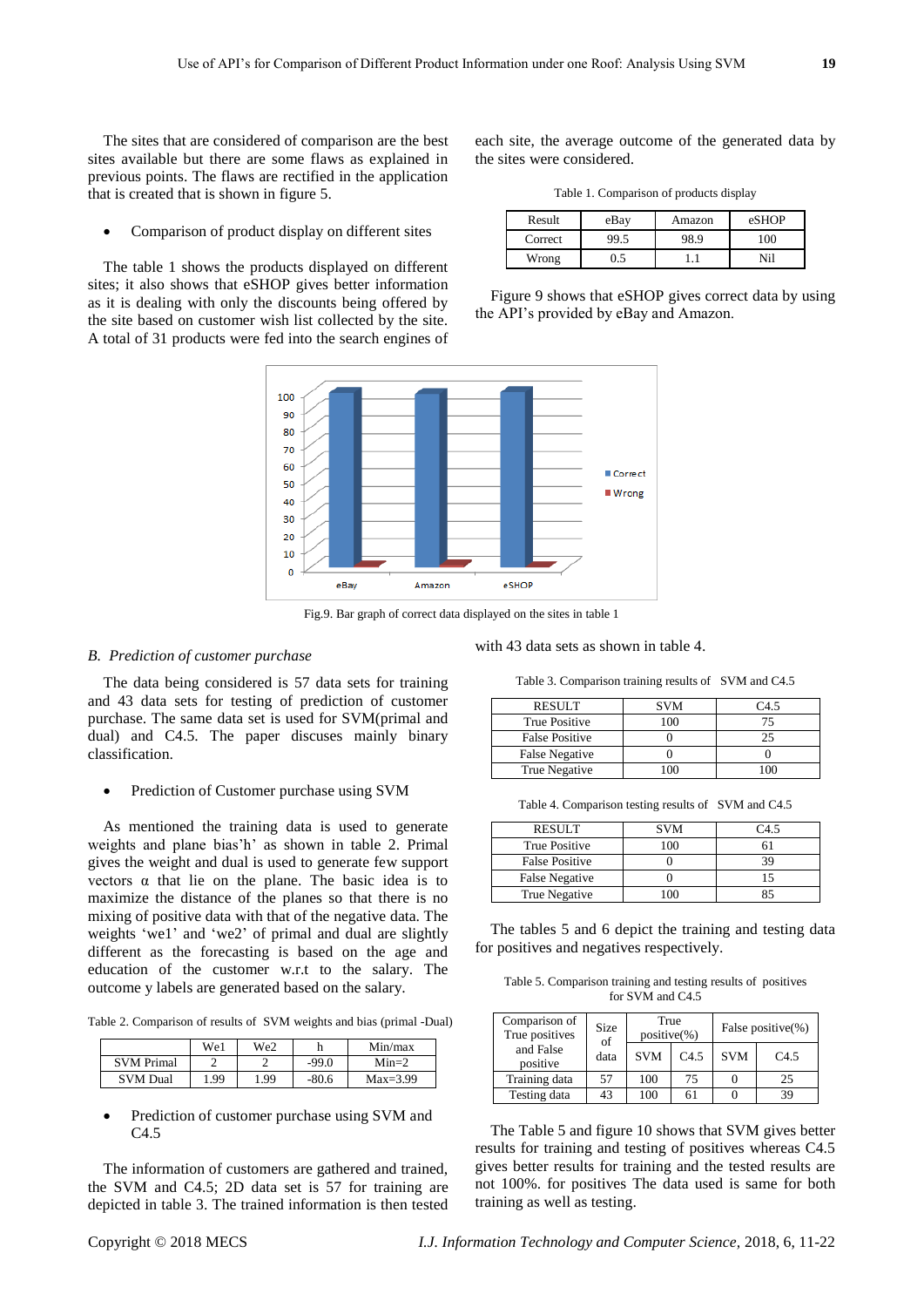

Fig.10. Comparison of true positives and false positive using SVM and C4.5 for accuracy of results

In table 6 and figure 11the true negative is 100% for both the methods which is good as the methods specify that the customers are not potential customers. This is a good analysis for giving more deals to potential customers rather than non-potential customers. But the testing shows that SVM performs better while predicting the false negative. As is depicted false negative needs to be zero for training as well as testing. But this is not the case with C4.5 Though true negative is high showing 80% nonpotential customers, it also give 15% false negative

this is depicting non-potential customers as potential customers.

Table 6. Comparison training and testing results of negatives for SVM and C4.5

| Comparison of<br>false negative | Size<br>of<br>data | False negative<br>(96) |      | True negative (%) |      |
|---------------------------------|--------------------|------------------------|------|-------------------|------|
| and true<br>negative            |                    | <b>SVM</b>             | C4.5 | <b>SVM</b>        | C4.5 |
| Training data                   | 57                 |                        |      | 100               | 100  |
| Testing data                    | 43                 |                        | 15   | 100               | 85   |



Fig.11. Comparison of false negative and true negative for SVM and C4.5

#### VII. INFERENCE OF EXPERIMENTAL RESULTS

#### *A. Use of API*

As shown in figure 3, use of API helps in getting the information of some sites and specific products the user wants to browse through. Hence provides a platform to compare the updated information from many sites under one roof.

#### *B. SVM prediction*

SVM is used for linear classification and hence the test results of the data need to be 100%. The cent percent results are depicted in table 3. True Positive outcome will give the correct specification of how many among the existing customers are potential buyers.

#### *C. C4.5 prediction*

Though C4.5 gives better customer predication for training data it does not give better customer prediction for testing results. During prediction the true negative has to be nearing 100% accuracy as this gives an idea of the potential non-buyers

#### VIII. CONCLUSION

A site can be developed without using the API of different portals for comparison, but any change in the situation logic of amazon or eBay may not be reflected in the present site that is developed for comparison. Flipcart is used for depiction only, not used in the actual implementation. All online sites do not provide their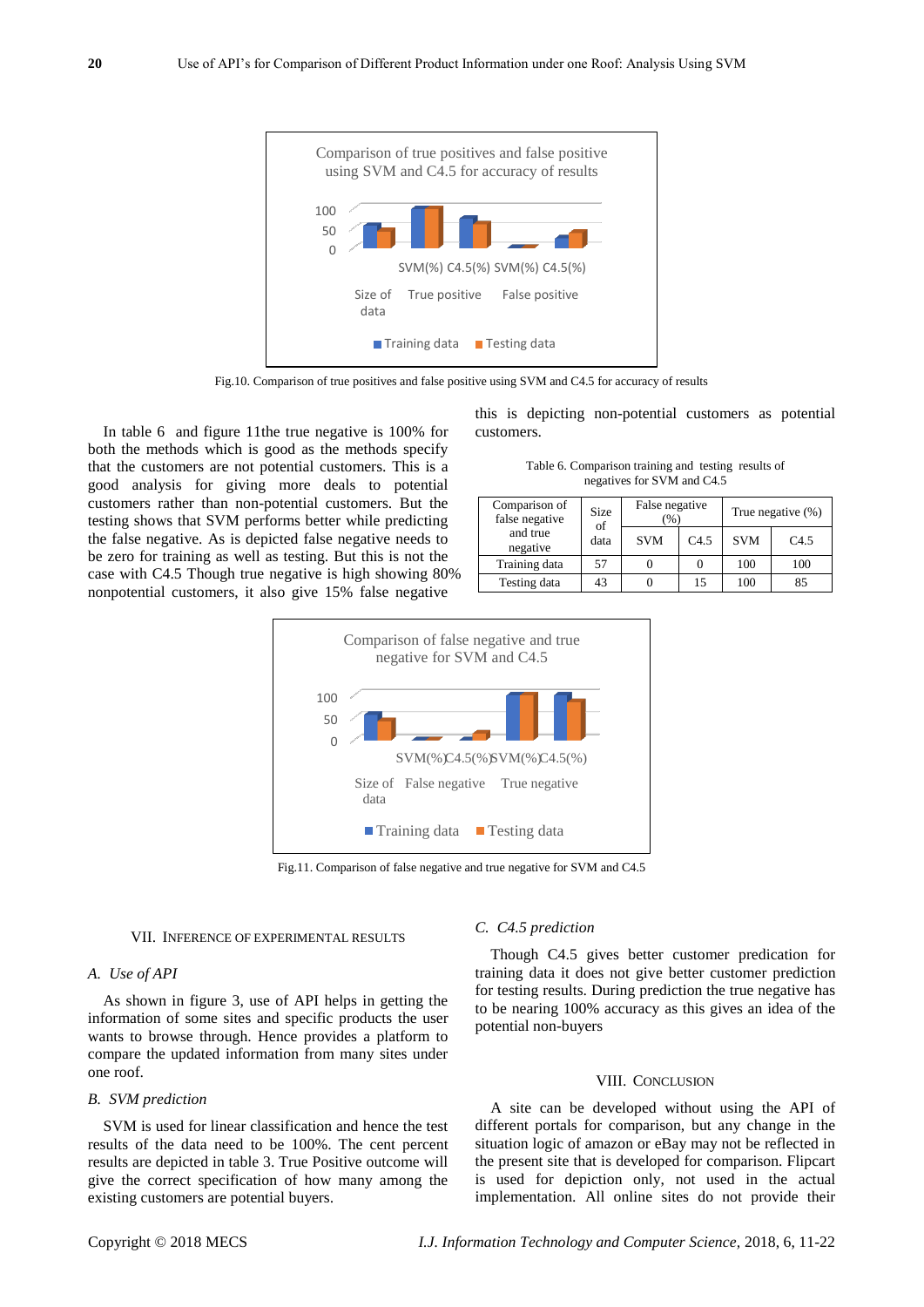API's for free hence only two API's are used for the purpose of implementation in this paper. Comparing all sites under one roof is a task as all the online portals do not provide their API's for free. Paying money to the online portals without having customer base is a major issue when developing a site that compares all products in one application. The API's used here provide better results as they are updated. But it will not provide better results every time as the customer needs to search by providing multiple search feeds to get the required result.

In the future robots might use the application to find the desired results of deals of products on sites, in such a scenario API is the best answer.

The paper deals with API implementation for comparing prices of the same products on two different sites. Therefore, it is obvious that the product with the lowest cost on any of the site will be purchased. The focus of the paper is to provide the customer with extracting only the specified data that is to be given on discount by the eSHOP site. This will lead to better results as proper specification are given to the eSHOP API.

A prediction method is required to predict if the customer will be a potential buyer. 2D classification is used as it provides better results. The SVM and C4.5 used here are for binary classification as the binary method gives optimum results and it's helpful in verifying the data. The SVM gives 100% positive prediction whereas C4.5 gives 75% positive prediction. Hence, it is necessary to generate better true positives. This shows SVM is a better classifier. While using C4.5 the conditional rules that give results also need to be pruned, this is not the case with SVM. Though pruning of input data needs to be done for both SVM and C4.5, there is not added burden in SVM of pruning conditional rules. There is always a point of improvement in any system, and the same is applicable here too. The paper does not talk about any efficiency related stuff, because that itself needs a full article.

#### **REFERENCES**

- [1] [Khampheth Bounnady ,](http://ieeexplore.ieee.org/search/searchresult.jsp?searchWithin=%22Authors%22:.QT.Khampheth%20Bounnady.QT.&newsearch=true) [Khampaseuth Phanthavong ;,](http://ieeexplore.ieee.org/search/searchresult.jsp?searchWithin=%22Authors%22:.QT.Khampaseuth%20Phanthavong.QT.&newsearch=true) Somsanouk Pathoumvanh, [Keokanlaya Sihalath](http://ieeexplore.ieee.org/search/searchresult.jsp?searchWithin=%22Authors%22:.QT.Keokanlaya%20Sihalath.QT.&newsearch=true)\_ (2016), "Comparison the processing speed between PHP and ASP.NET", *[Electrical Engineering/Electronics,](http://ieeexplore.ieee.org/xpl/mostRecentIssue.jsp?punumber=7557353)  [Computer, ,Telecommunications and Information](http://ieeexplore.ieee.org/xpl/mostRecentIssue.jsp?punumber=7557353)  [Technology \(ECTI-CON\), 2016 13th Internatio](http://ieeexplore.ieee.org/xpl/mostRecentIssue.jsp?punumber=7557353)*nal [Conference on,](http://ieeexplore.ieee.org/xpl/mostRecentIssue.jsp?punumber=7557353) DOI**:** [10.1109/ECTICon.2016.7561484](https://doi.org/10.1109/ECTICon.2016.7561484)
- [2] P. Desai and G. R. Kulkarni (2014), "Necessity of customer inputs for online group shopping using Support Vector Machines," *Proceedings of 3rd International Conference on Reliability, Infocom Technologies and Optimization*, Noida, 2014, pp. 1-6.
- [3] S.Subramanian, Laura Inozemtseva, Reid Holmes," Live API Documentation",(2014) *International Conference on Software Engineering(ICSE),* Hyderabad ,India 2014, Pages 643-652.
- [4] F. Thung(2016), "API recommendation system for software development," *2016 31st IEEE/ACM International Conference on Automated Software Engineering (ASE)*, Singapore, pp. 896-899.
- [5] [Yi Yang ;](http://ieeexplore.ieee.org/search/searchresult.jsp?searchWithin=%22Authors%22:.QT.Yi%20Yang.QT.&newsearch=true) [Wenguang Chen \(](http://ieeexplore.ieee.org/search/searchresult.jsp?searchWithin=%22Authors%22:.QT.Wenguang%20Chen.QT.&newsearch=true)2016),"Taiga: performance

optimization of the C4.5 decision tree construction algorithm", *[Tsinghua Science and Technology](http://ieeexplore.ieee.org/xpl/RecentIssue.jsp?punumber=5971803)* , Volume: 21[, Issue: 4](http://ieeexplore.ieee.org/xpl/tocresult.jsp?isnumber=7536671) , DOI: [10.1109/TST.2016.7536719](https://doi.org/10.1109/TST.2016.7536719)

- [6] Tahira Mahboob , [Sadaf Irfan](http://ieeexplore.ieee.org/search/searchresult.jsp?searchWithin=%22Authors%22:.QT.Sadaf%20Irfan.QT.&newsearch=true) , [Aysha Karamat](http://ieeexplore.ieee.org/search/searchresult.jsp?searchWithin=%22Authors%22:.QT.Aysha%20Karamat.QT.&newsearch=true) (2016),"A machine learning approach for student assessment in Elearning using Quinlan's C4.5, Naive Bayes and Random Forest algorithms", *[Multi-Topic Conference \(INMIC\),19th](http://ieeexplore.ieee.org/xpl/mostRecentIssue.jsp?punumber=7828313)  [International](http://ieeexplore.ieee.org/xpl/mostRecentIssue.jsp?punumber=7828313) Conference,* DOI**:**  [10.1109/INMIC.2016.7840094](https://doi.org/10.1109/INMIC.2016.7840094)
- [7] [Sardjoeni Moedjiono;](http://ieeexplore.ieee.org/search/searchresult.jsp?searchWithin=%22Authors%22:.QT.Sardjoeni%20Moedjiono.QT.&newsearch=true) [Yosianus Robertus Isak ;](http://ieeexplore.ieee.org/search/searchresult.jsp?searchWithin=%22Authors%22:.QT.Yosianus%20Robertus%20Isak.QT.&newsearch=true) [Aries](http://ieeexplore.ieee.org/search/searchresult.jsp?searchWithin=%22Authors%22:.QT.Aries%20Kusdaryono.QT.&newsearch=true)  [Kusdaryono \(](http://ieeexplore.ieee.org/search/searchresult.jsp?searchWithin=%22Authors%22:.QT.Aries%20Kusdaryono.QT.&newsearch=true)2016)."Customer loyalty prediction in multimedia Service Provider Company with K-Means segmentation and C4.5 algorithm", *[Informatics and](http://ieeexplore.ieee.org/xpl/mostRecentIssue.jsp?punumber=7894592)  [Computing \(ICIC\)](http://ieeexplore.ieee.org/xpl/mostRecentIssue.jsp?punumber=7894592)*, DOI**:** [10.1109/IAC.2016.7905717](https://doi.org/10.1109/IAC.2016.7905717)
- [8] Batra M., Agrawal R. (2018)," Comparative Analysis of Decision Tree Algorithms. In: Panigrahi B., Hoda M., Sharma V., Goel S. (eds) Nature Inspired Computing", *Advances in Intelligent Systems and Computing*, vol 652. Springer, Singapore
- [9] Seyyid Ahmed Medjahed, Mohammed Ouali, Tamazouzt Ait Saadi, Abdelkader Benyettou(2015),"An Optimization-Based Framework for Feature Selection and Parameters Determination of SVMs", *IJITCS*, vol.7, no.5, pp.1-9, 2015.DOI: 10.5815/ijitcs.2015.05.01
- [10] [A. Hajiha](http://ieeexplore.ieee.org/search/searchresult.jsp?searchWithin=%22Authors%22:.QT.A.%20Hajiha.QT.&newsearch=true) [M. Shahriari,](http://ieeexplore.ieee.org/search/searchresult.jsp?searchWithin=%22Authors%22:.QT.M.%20Shahriari.QT.&newsearch=true) [N. Vakilian](http://ieeexplore.ieee.org/search/searchresult.jsp?searchWithin=%22Authors%22:.QT.N.%20Vakilian.QT.&newsearch=true) (2014),"The role of perceived value on customer E-shopping intention using technology acceptance model, (TAM)", *[Industrial](http://ieeexplore.ieee.org/xpl/mostRecentIssue.jsp?punumber=7048056)  [Engineering and Engineering Management \(IEEM\), IEEE](http://ieeexplore.ieee.org/xpl/mostRecentIssue.jsp?punumber=7048056)  [International Conference](http://ieeexplore.ieee.org/xpl/mostRecentIssue.jsp?punumber=7048056)* , DOI: [10.1109/IEEM.2014.7058816](https://doi.org/10.1109/IEEM.2014.7058816)
- [11] Munir Ahmad, Shabib Aftab(2017), "Analyzing the Performance of SVM for Polarity Detection with Different Datasets", *International Journal of Modern Education and Computer Science(IJMECS)*, Vol.9, No.10, pp. 29-36, 2017.DOI: 10.5815/ijmecs.2017.10.04
- [12] [K. Maheswari ;](http://ieeexplore.ieee.org/search/searchresult.jsp?searchWithin=%22Authors%22:.QT.K.%20Maheswari.QT.&newsearch=true) [P. Packia Amutha Priya\(2017\) "](http://ieeexplore.ieee.org/search/searchresult.jsp?searchWithin=%22Authors%22:.QT.P.%20Packia%20Amutha%20Priya.QT.&newsearch=true)Predicting customer behavior in online shopping using SVM classifier", *[Intelligent Techniques in Control,](http://ieeexplore.ieee.org/xpl/mostRecentIssue.jsp?punumber=8294072)  [Optimization and Signal Processing \(INCOS\),IEEE](http://ieeexplore.ieee.org/xpl/mostRecentIssue.jsp?punumber=8294072)  [International Conference,](http://ieeexplore.ieee.org/xpl/mostRecentIssue.jsp?punumber=8294072)*  DO[I:10.1109/ITCOSP.2017.8303085](https://doi.org/10.1109/ITCOSP.2017.8303085)
- [13] Ngoc, P.V., Ngoc, C.V.T., Ngoc, T.V.T. et al. (2017). Evolving Systems ,https://doi.org/10.1007/s12530-017- 9180-1
- [14] S. J. Lee, W. C. Su, C. E. Huang and J. L. You(2016), "Categorizing and Recommending API Usage Patterns Based osn Degree Centralities and Pattern Distances," *2016 International Computer Symposium (ICS)*, Chiayi, 2016, pp. 583-588.
- [15] Grill T., Polacek O., Tscheligi M. (2012)," *Methods towards API Usability: A Structural Analysis of Usability Problem Categories. In: Winckler M., Forbrig P., Bernhaupt R. (eds) Human-Centered Software Engineering. HCSE 2012. Lecture Notes in Computer Science*, vol 7623. Springer, Berlin, Heidelberg

#### **Authors' Profiles**



**Dr. Priyanka Desai** Ex-faculty, Mumbai. She has more than 11 years of teaching experience in various subjects such as Software Engineering, Web Technology, Object Oriented programming, Databases, Computer Networks, Web Mining, worked as trainee at i-flex solutions Mumbai. Has